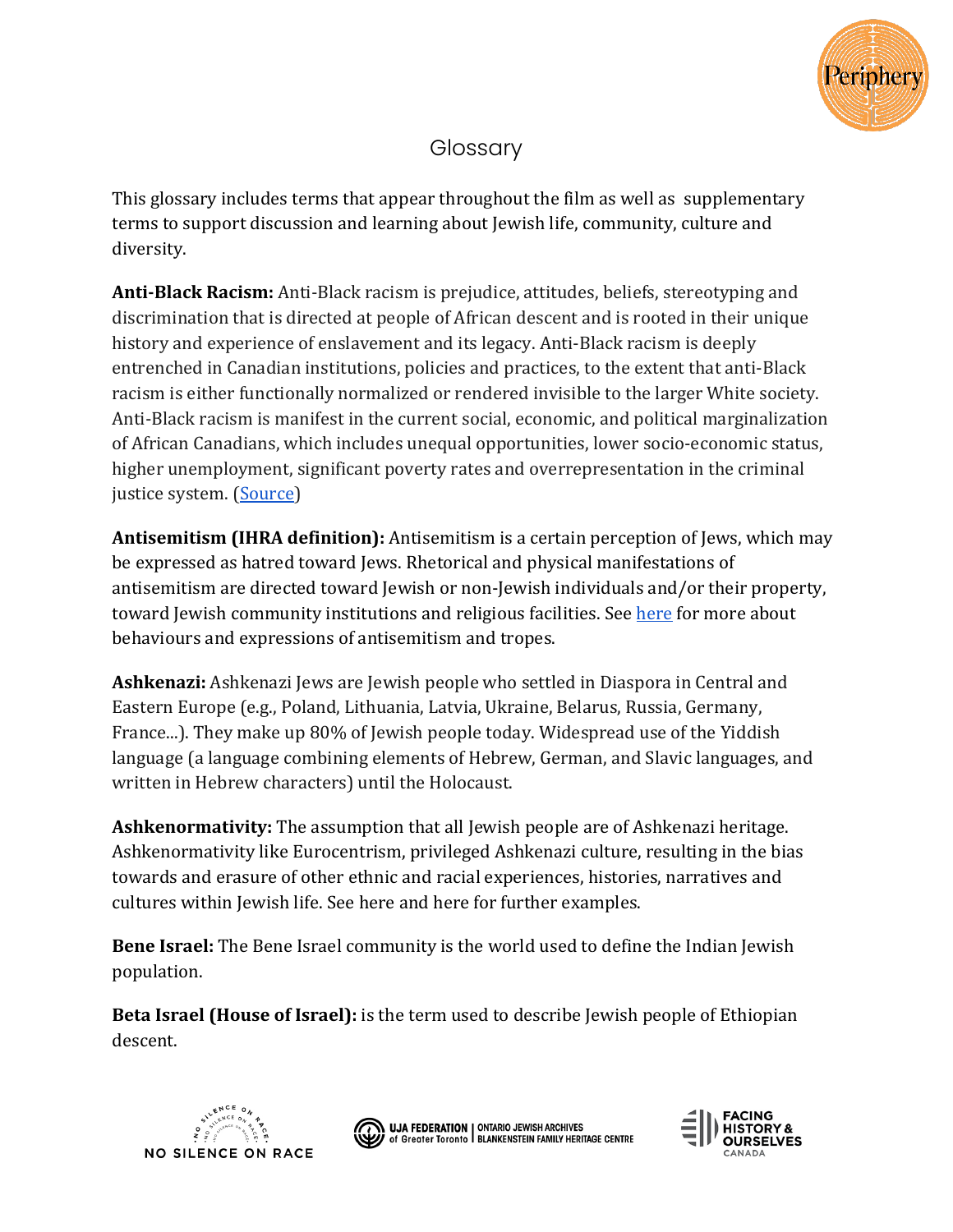**Bukharian Jews:** are from the territory in Central Asia that is today demarcated by the independent states of Uzbekistan and Tajikistan. The origin of Bukharian Jews can be traced back to the destruction of the Northern Israelite and Judean kingdoms. Exiled Jews left in droves, mostly northern and western, but a smaller number settled in the east, in what was then the Persian Empire. Many of them made the city of Bukhara their home, hence the name "Bukharian" Jews. In the 600s, the Arab conquest of Central Asia began and Islam became the dominant religion of the region. [Source](https://ajammc.com/2013/01/21/the-bukharian-jews-the-story-of-a-mizrahi-community/) 

**Converting to Judaism:** Those that choose to convert to Judaism go through a process of study, conversation, immersion, culminating in Jewish rituals to bless their conversion process. Depending on the denomination in which you convert there will be differences in what you study and one's proficiency in Hebrew. Some processes take longer than others. There are a variety of reasons why people might choose to become Jewish. One common reason is through marriage and family but it is not the exclusive reason and should not be assumed as the main reason. Within the laws of Judaism, there is no difference between one who is born Jewish and one who has converted. *Ger*, or converts, are referenced at least two dozen times throughout the Torah, including Vayikra/Leviticus 19:34: "The strangers [widely interpreted as converts] who reside with you shall be to you as your citizens; you shall love each one as yourself, for you were strangers in the land of Egypt: I יהוה am your Gd."

**Cultural Assimilation:** There are several different types of cultural assimilation. Predominantly, cultural assimilation is the absorption and adoption of one's surrounding culture in order to survive and thrive. Acts of cultural assimilation can erase the culture linked to one's ethnicity and heritage by birth. Code switching is a common aspect of cultural assimilation.

**Cultural Erasure:** Occurs when a community abandons their cultural practice and tradition and takes on the cultural practice and customs from the dominant cultural group they are surrounded by

**Diaspora:** A scattering of a group of people from their original homeland. The term diaspora was originally used to describe the dispersion of Jewish people and the term has since been used to describe other groups of people no longer living in their ancestral homeland.

**Diversity:** In the context of identity and community, the concept of diversity refers to the recognition of distinct differences among people like ethnicity, culture, faith, age, gender expression, ability, sexual orientation, political values etc. Diversity is an important foundational concept for students to engage with when learning about cultural communities outside of their own. The term can help students bridge the space between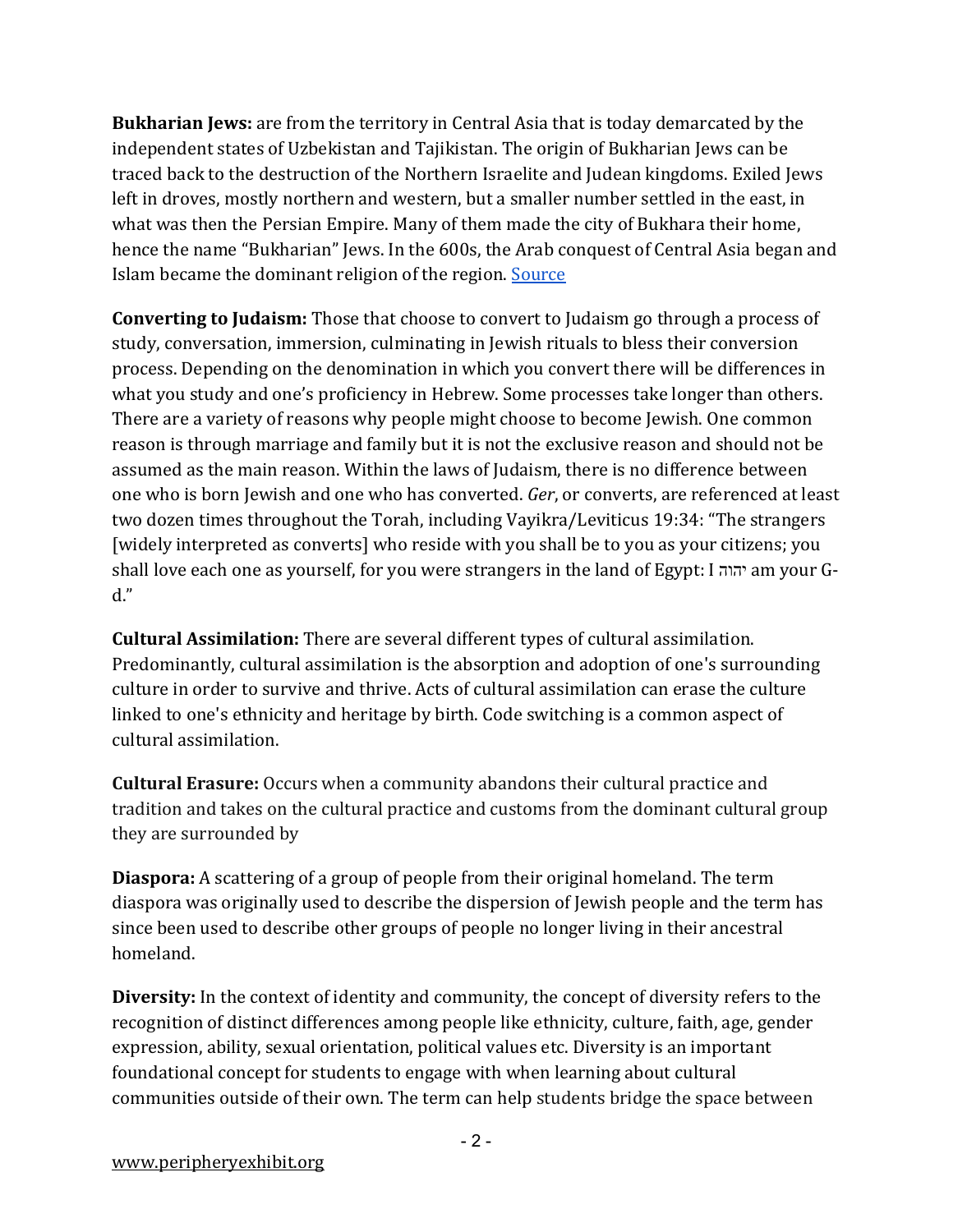the specific challenge of recognizing diversity within their community and the challenge of recognizing diversity in all communities.

**Ethno-Racial Identity:** The combination of ethnic and racial characteristics that compose aspects of one's identity. This includes self-identification and ancestry.

**Ethnicity:** An ethnic group is a social group that shares a common and distinctive culture, religion, language, or the like. Aspects that make up ethnicity include shared languages, religion, national or racial commonalities. Source.

**Race:** Race is a social construct. It is a classification system used to define physical and cultural differences between people. The term has been applied to linguistic, religious and ethnic groups but it is important to note that the concept of race bears no significant biological validity. Historically and in the present day, race has been used as a tool to segregate, oppress and marginalize groups of people in societies. [Source.](https://www.britannica.com/topic/race-human)

**Ethno-Religion:** Judaism is not just a faith based identity. Many Jewish people globally identify as Jewish ethnically or culturally as Jewish but not religiously and others identify with all 3.

**Racialization:** The process of social construction of race is called racialization which is the process by which societies construct races as real, different and unequal in ways that matter to economic, political and social life. Source.

**Falasha**: Falasha is the Amharic word that means foreigner. This term is considered derogatory and should not be used to refer to Ethiopian Jewry.

**Georgian Jews:** are a community of [Jews](https://en.wikipedia.org/wiki/Jews) who migrated to Georgia during Babylonian [captivity](https://en.wikipedia.org/wiki/Babylonian_captivity) in the 6th century BCE. Judeo-Georgian was a dialect spoken by Georgian Jews. The majority of Georgian Jews now reside in Israel.

**Hebrew:** Modern Hebrew is the language spoken by Jewish people in Israel and is one of the languages spoken within the Jewish diaspora. Biblical Hebrew is the language used in Jewish scripture including the Talmud and Torah.

**Intersectionality:** The term coined by Kimberlee Crenshaw is used to understand how multiple forms of inequality intersect and compound, creating obstacles for individuals. The term pushes us to consider the ways that race, gender, socio-economic status and ability intersect in ways that compound inequalities in our society. Intersectionality takes account of peoples overlapping identities to understand the prejudices and discrimination they face. [Source.](https://www.youtube.com/watch?v=ViDtnfQ9FHc)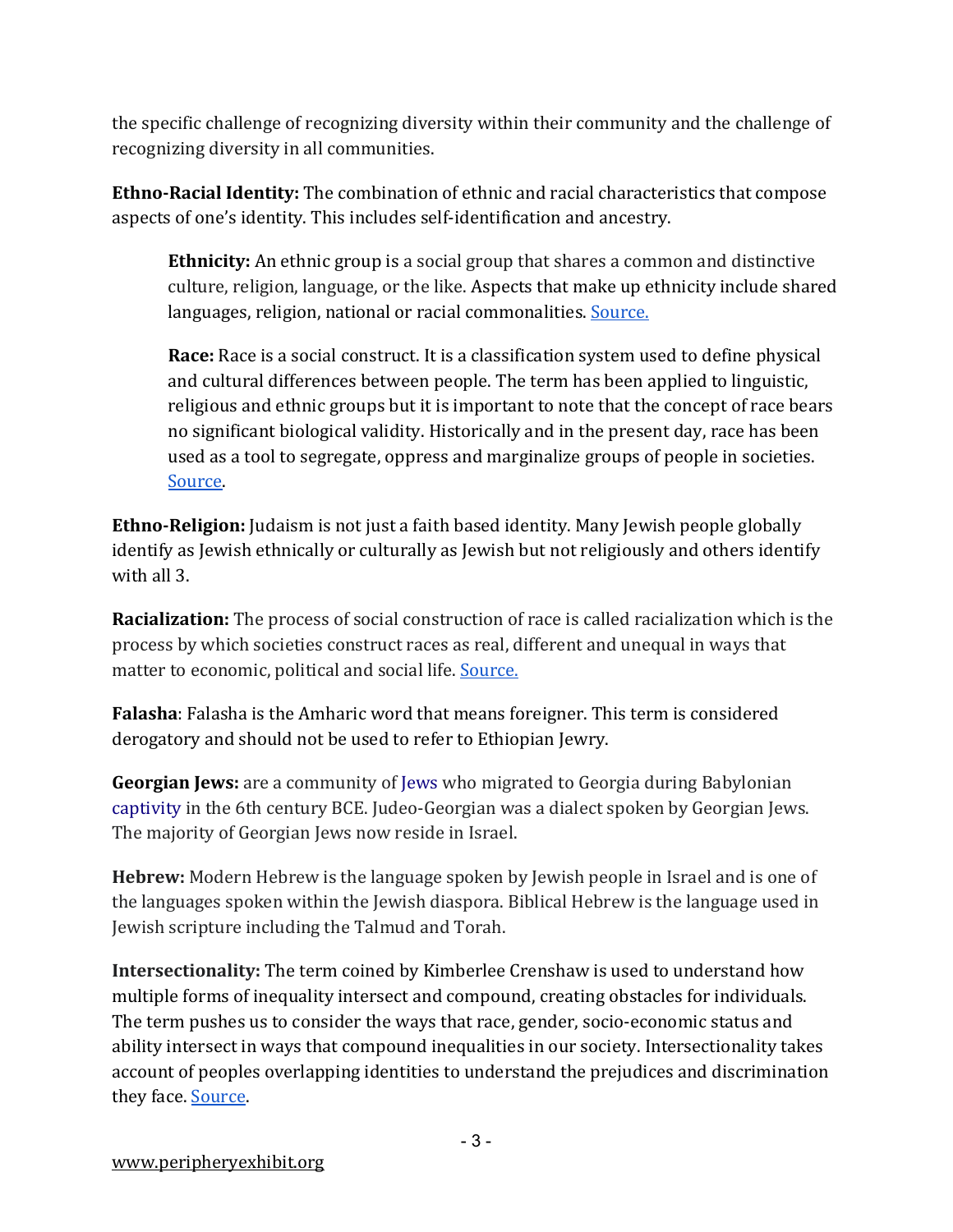**Intradiversity:** Refers to the diversity that exists within ethnic and cultural groups. In the Jewish community, intra-diversity can refer to (but not limited to) ethnic, cultural, religious observation, sexual orientation, geo-political location, political values, diasporic experiences and ability. Intra-diversity reinforces the idea that there is no monolithic Jewish experience or one way to be Jewish.

**Jewish Summer Camp:** Jewish summer camps operate across the Jewish diaspora globally serving a wide range of Jewish denominational adherence. In Ontario there are several Jewish summer camps that operate providing Jewish participants an opportunity to nurture their Jewish identity, knowledge and values built through a connection to nature, outdoor activities and camp living.

**Jewpanese:** A term used by mixed Japanese and Jewish folks to define and combine their mixed ethnicities.

**Jews of Colour:** The term JOC (Jews of colour) is a term that emerged in the early 2000's in the US, first within feminist academic spaces as a way to denote and differentiate the experiences of Jewish women with a vast range of ethnic heritage and identity including Indigenous, African American, Chinese American, Ethiopian, Puerto Rican, Arab, Indian, Peruvian, Yemenite, Mizrahi, Sephardi, Ashkenazi, Mixed Heritage, and Jews by choice, starting a conversation about race within the Jewish community in America [\(Mckinney-](https://www.heyalma.com/i-helped-coin-the-term-jews-of-color-its-time-for-a-history-lesson/)[Baldon,](https://www.heyalma.com/i-helped-coin-the-term-jews-of-color-its-time-for-a-history-lesson/) (2020)). In its inception, the term was intended to be used as a tool for early coalition building within the community to strengthen ties between ethnic minorities within a minority community to achieve a number of goals. One of the overarching goals of the creation of this term were a desire to push back against Eurocentrism within the Jewish community, that privileged Ashkenazi Jewish history, in order to create more space for non-Ashkenazi histories, traditions and cultures [\(Mckinney-Baldon,](https://www.heyalma.com/i-helped-coin-the-term-jews-of-color-its-time-for-a-history-lesson/) (2020)). [Source](https://www.heyalma.com/i-helped-coin-the-term-jews-of-color-its-time-for-a-history-lesson/)

**Mizrahi:** Mizrahi Jews are from North Africa and the Middle East. This includes Modern Iraq (Babylonia), Iran (Persia), Yemen and Syria. The word Mizrahi comes from the Hebrew word meaning "Eastern."

**Mountain Jews (Kavkazi Jews):** Mountain Jews, also known as Kavkazi Jews, are of eastern and northern caucasus region including Azerbaijan, Chechnya, Deghastan, Karachay-Cherkessia, Kabardino-Balkaria. They are one of the oldest ethnic groups in the Caucasia and Daghestan. The Mountain Jewish dialect is known as Jewish Tat. This dialect, which acquired the status of an independent language in Soviet times, was the basis for literacy and a literature in the past. Prior to [World War II,](https://www.encyclopedia.com/history/modern-europe/wars-and-battles/world-war-ii) the majority of Mountain Jews lived in cities and spoke Russian. For this and other reasons (including the Soviet policy restricting the use of ethnic languages), the Mountain Jews stopped using the Tat language for school instruction and instead used only Russian. The mountain Jews have preserved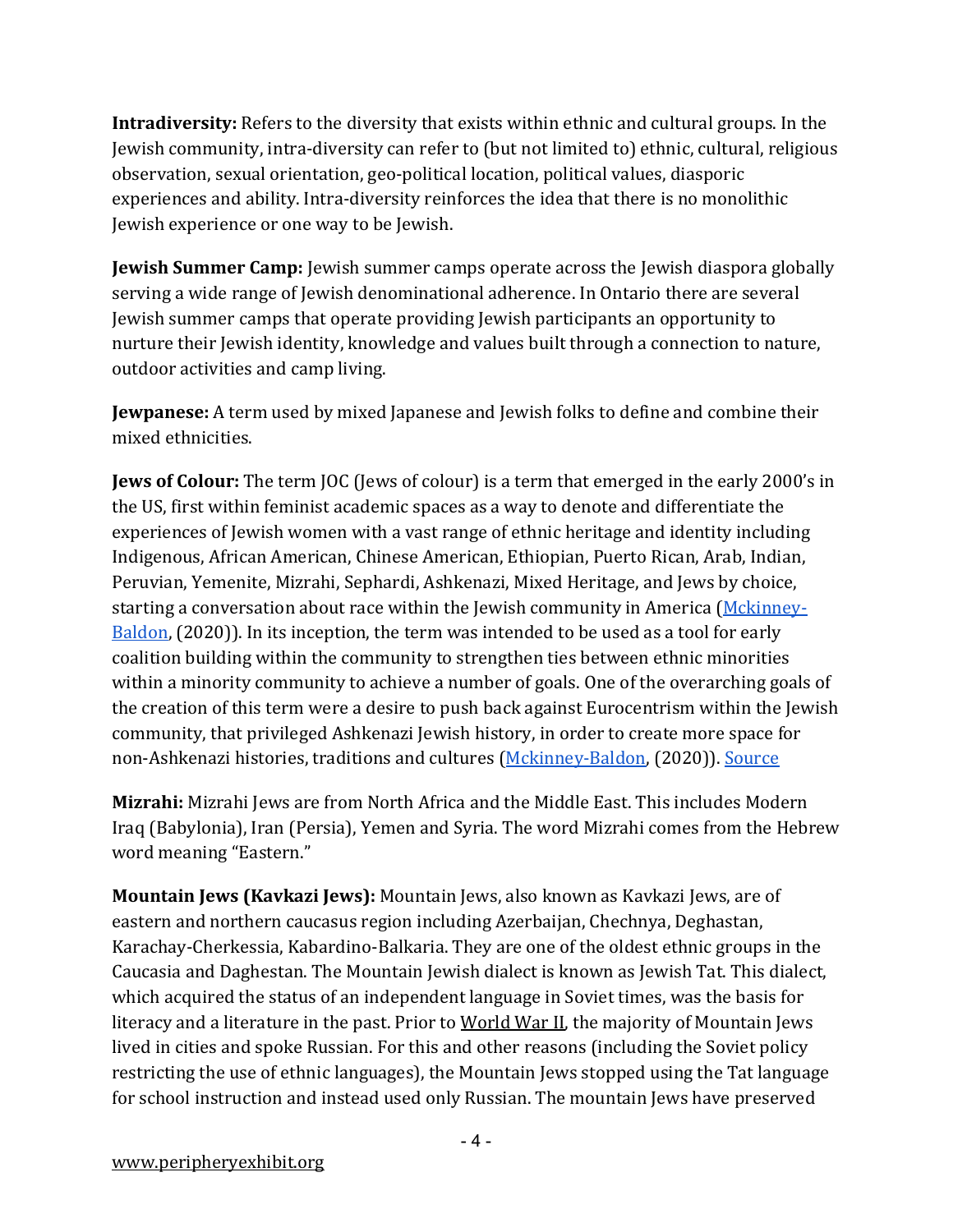very little written history, passing knowledge and teachings orally from generation to generation.

**Multi-Ethnic Jews/Bi-racial Jews:** This definition could include people with 2 or more ethnicities, Jewish included. These individuals could be a product of interfaith families, conversion to Judaism, adoption or Jewish parents of differing ethnic heritage (Ashekanzi/Bene etc) *Intersectionality* is an important term when exploring multi-ethnic experiences–more information is available in the glossary

**Seder:** The seder is the traditional meal that occurs during the Jewish holiday of Passover. The meal includes reading of scripture, eating special meals, drinking wine singing and storytelling

**Sephardic:** Sephardic Jews are from Iberia and the Spanish diaspora including Spain, Portugal, Tunisian, Morocco and Southern France. Sephardic/Sephardim is derived from the Hebrew word Sepharad which means Spain. Sephardic Jews have their own international language: Ladino (Spanish and Hebrew) in the same way that Yiddish was based on German and Hebrew.

**Shabbat:** Shabbat is the Jewish day of rest and it occurs each week starting at sundown on Friday and lasting until sundown on Saturday. Shabbat is observed in a variety of ways depending on ones denominational observance

**Nationhood** and/ or **peoplehood** are both terms that are used to support the concept that Jews, irrespective of their religious denomination or racial-ethno background, are all members of a single people belonging to a distinct nation.The concept of Jews as a nation and/or people are not necessarily at odds with one another, but they are different because both terms use different themes from Jewish history to make their claims.

Jewish **nationhood** tends to find reference in Zionism, a political ideology and nationalist movement that advocated for a homeland (i.e. the creation of a nation-state) for the Jewish people. The thinking here supports an ancient concept that Jews are a nation bound by their common history and origin story, not only their religion.

Jewish **peoplehood** tends to find reference in Biblical verbiage (i.e. *Klal Yisrael)* that describes the Jews as a people and is often used to invoke our shared responsibility to take care of fellow Jews, ensuring each other's safety and wellbeing. Jewish peoplehood also communicates a shared ethnic and/ or civilization origin that has laid the foundation for Jewish community building for over a millennia.

**Racial (Passing):** Passing is a term that has been used within discourse in America, Canada parts of Europe, to describe the lived reality of multiracial people who identify and belong